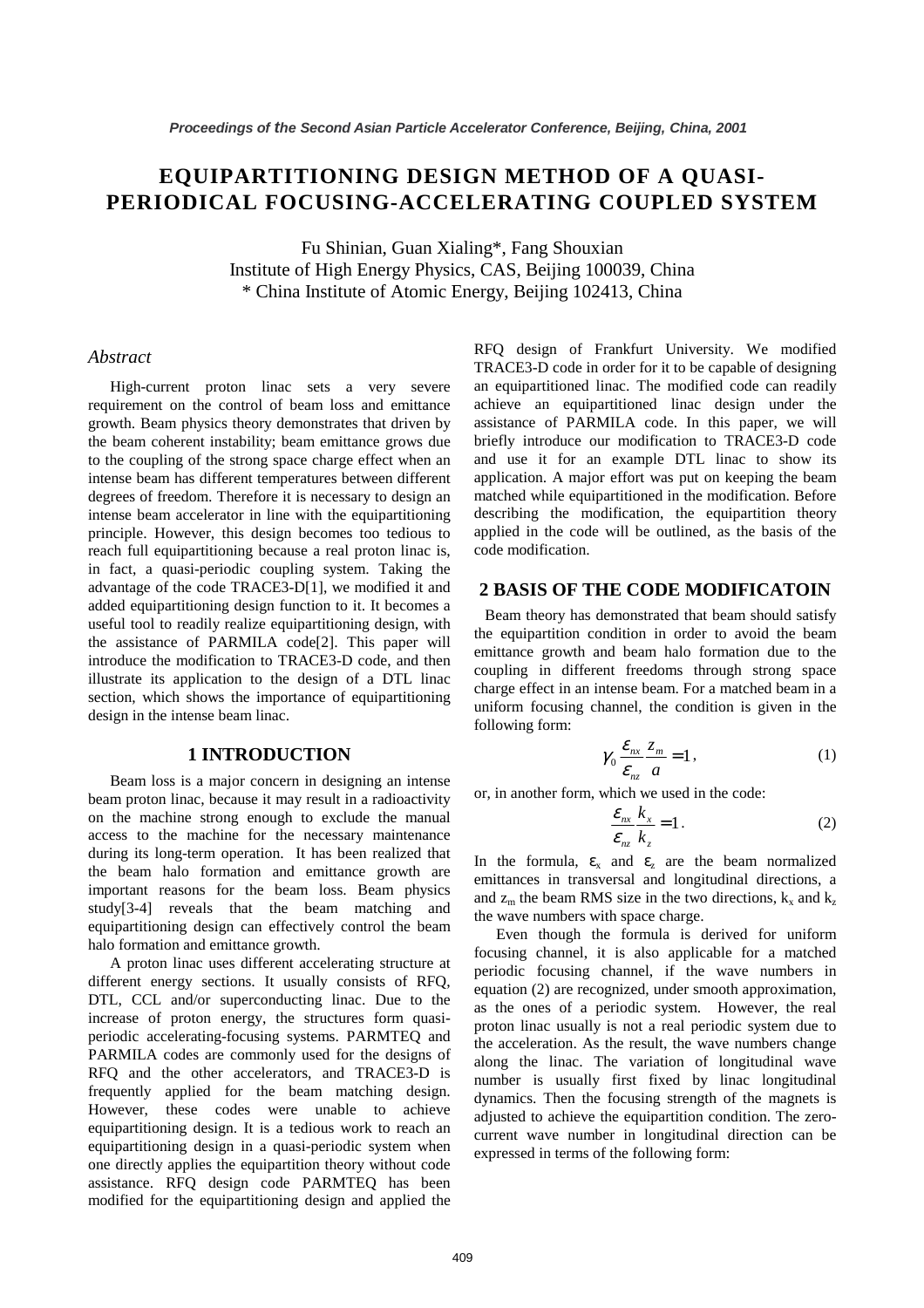$$
k_{z0} = \left[ -\frac{q}{mc^2} \frac{2\pi}{\lambda} \frac{1}{\beta_0^3 \gamma_0^3} \frac{1}{L} \sum_{i=1}^n E_{0i} L_i T_i \sin \phi_i \right]^{\frac{1}{2}} \quad (3)
$$

with q being the charge of the particle, m the mass of the particle, c the speed of the light in vacuum,  $\lambda$  the RF wavelength,  $\beta$  and  $\gamma$  the relativistic factors, L the total cell length in one period,  $E_{0i}$ ,  $L_i$ ,  $T_i$  and  $\varphi_i$  the accelerating gradient, cell length, transit time factor and synchronous phase of the i-th cell in one period, n the total number of the cells in one period. The transversal phase advance of zero-current in one period  $\sigma_{x0}$  can be found by the trace of the transfer matrix M:

$$
\cos \sigma_{x_0} = \frac{Tr(M)}{2} \tag{4}
$$

The wave number may

become a complex function of the parameters of a periodic system, and hence the equipartitioning design may turn out to be very tedious work. FODO channel of a DTL is a simple periodic system. The transversal transfer matrix of one period is:

$$
M = D_4 Q_F D_3 G_2 D_2 Q_D D_1 G_1 \tag{5}
$$

in which,

$$
D_{i} = \begin{bmatrix} 1 & (L_{i} - l_{o})/2 \\ 0 & 1 \end{bmatrix}, G_{i} = \begin{bmatrix} 1 & 0 \\ k_{i} & 1 \end{bmatrix},
$$
  
\n
$$
Q_{F} = \begin{bmatrix} \cos \theta_{F} & \frac{1}{\sqrt{\kappa_{F}}} \sin \theta_{F} \\ -\sqrt{\kappa_{F}} \sin \theta_{F} & \cos \theta_{F} \end{bmatrix},
$$
  
\n
$$
Q_{D} = \begin{bmatrix} \cosh \theta_{D} & \frac{1}{\sqrt{\kappa_{D}}} \sinh \theta_{D} \\ \sqrt{\kappa_{D}} \sinh \theta_{D} & \cosh \theta_{D} \end{bmatrix},
$$

and  $\theta_{Q} = \sqrt{\kappa_{Q} l_{Q}}$ ,  $\kappa_{Q} = \frac{q}{mc} \frac{B_{Q}}{\beta_{0} \gamma_{0}}$  $K_Q = \frac{q}{q} \frac{B_Q}{Q}$ *B*  $=\frac{q}{mc}\frac{B_{\varrho}}{\beta_0\gamma_0}$ , B<sub>Q</sub> is the magnetic gradient of quadrupoles,  $l<sub>Q</sub>$  is the length of the quadrupole. Q stands for F or D, corresponding to focusing and defocusing magnets. The RF defocusing effect is represented by ki, with  $k_i = \frac{-\pi q E_{0i} L_i T_i \sin \theta}{mc^2 \lambda \beta_0^3 \gamma_0^3}$  $\lambda \beta_{\scriptscriptstyle 0}^{\scriptscriptstyle 3} \gamma_{\scriptscriptstyle 0}^{\scriptscriptstyle 3}$  $\pi q E_{\alpha i} L_i T_i \sin \phi_i$  $k_i = \frac{-\pi q E_{0i} L_i T_i \sin \phi_i}{mc^2 \lambda \beta_0^3 \gamma_0^3}$ . To

realise equapartition design, one must select a properite  $B<sub>0</sub>$  value to satisfy the contion of eq.(2).

## **3 MODIFICATION OF TRACE3-D CODE**

It is obvious from the last section that the equipartition design is a rather complicated procedure for a quasiperiodic system, even in a simple case like a FODO channel of a DTL linac. So a code is necessary to design an equipartitioned linac composed of hundreds of periods. We noticed that TRACE3-D code is suitable to design a matched linac and expanding its capability to equipartitioning design is possible with the aid of PARMILA code. The longitudinal dynamic design of the PARMILA code outputs an input file for TRACE3-D, which gives out the quasi-periodic system and hence is a good start point. This output file can be further used for equipartitioning design by adjusting the magnetic gradient of focusing magnets in the modified TRACE3-D code. And more ever, TRACE3-D code itself includes the emittance growth due to the linear part of space charge effect and to RF field.

As the command K for periodic system in TRACE3-D was originally ineffective, it is adopted to enter the subroutine of equipartitioning design in the modified code. One can make choice of either equipartitioning design or a design of constant zero-current phase advance, which is also a kind of frequently used design method.

Because matching is the basis of the equipartitioning design, before equipartitioning design, one needs to design the input beam to be matched with the first period of the linac by making use of the matching design function of TRACE3-D. The modified code will revise the focusing field generated by PARMILA to satisfy the equipartition conditions, period by period. It is essential to maintain the beam always to be matched with focusing channel along the linac while changing the field of the magnets. So repeat may be necessary in some case. When a satisfied result is reached, the code will output a list of the focusing field for each magnet in the linac. It can then be put into PARMILA to replace the originally designed field.

### **4 APPLICATION EXAMPLE**

To show the application of the modified code in equipartition design, an example is presented in this section. Table 1 lists the major parameters of a section of a DTL linac used in the example.

| Frequency f                                | 324 MHz          |
|--------------------------------------------|------------------|
| Inject Energy $W_0$                        | 3 MeV            |
| Output Energy W                            | 13 MeV           |
| Accelerating Gradient E <sub>0</sub>       | $2.5$ MV/m       |
| Synchronous Phase $\varphi_0$              | $-30^0$          |
| Number of Cells                            | 51               |
| Beam Current I                             | $60 \text{ mA}$  |
| Lattice                                    | <b>FODO</b>      |
| Nor. Emittance<br>(RMS)<br>$\epsilon_{nx}$ | $0.0931$ mm-mrad |
| $\epsilon_{\rm nv}$                        | $0.0925$ mm-mrad |
| $\epsilon_{nz}$                            | $0.135$ Deg-MeV  |
|                                            |                  |

Table1 Major Parameters of the DTL Linac